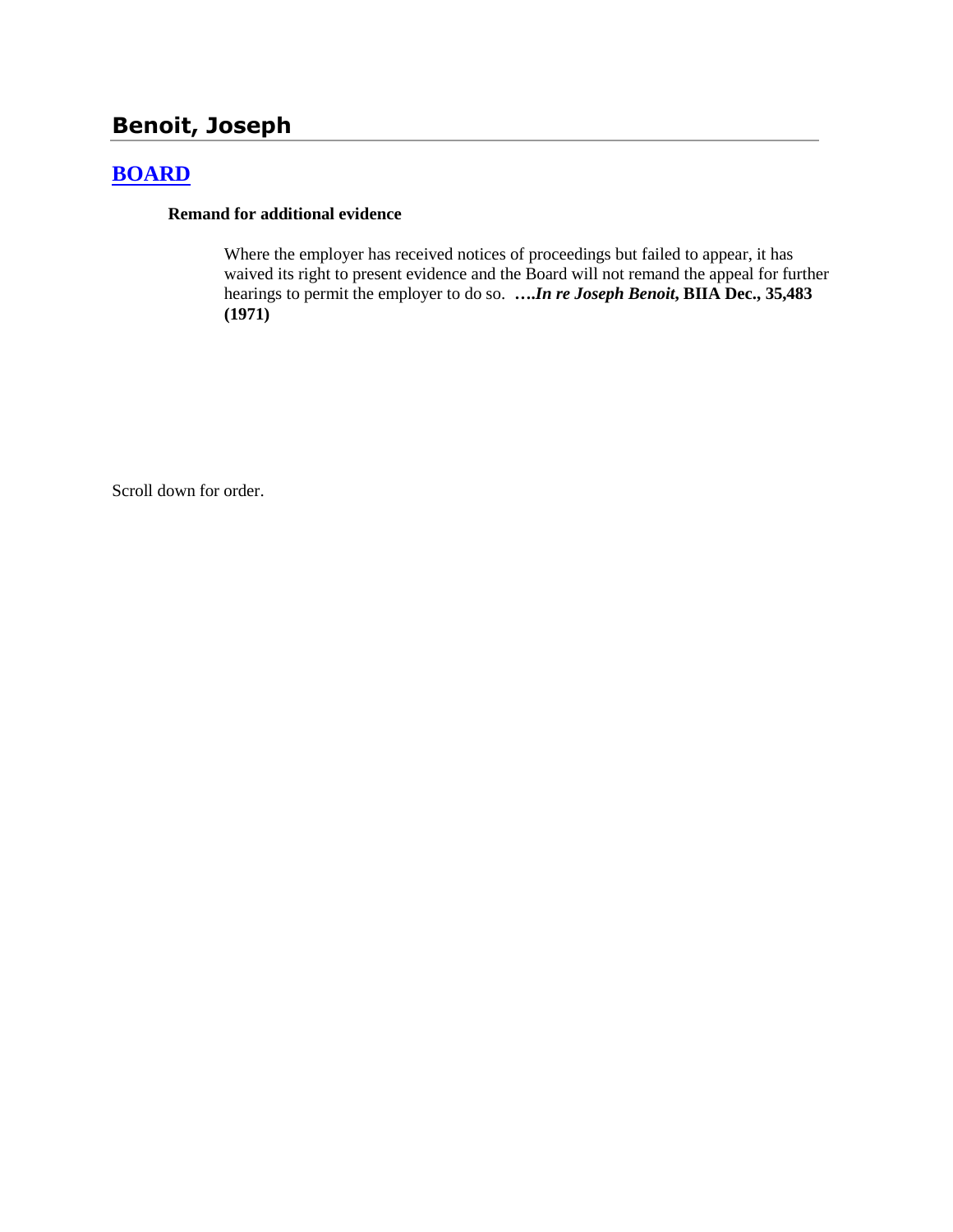### **BEFORE THE BOARD OF INDUSTRIAL INSURANCE APPEALS STATE OF WASHINGTON**

**)**

**IN RE: JOSEPH BENOIT ) DOCKET NO. 35,483**

**CLAIM NO. F-834345 ) DECISION AND ORDER**

APPEARANCES:

Claimant, Joseph Benoit, by Fredrickson, Maxey, Bell & Allison, per Leo H. Fredrickson and Otto M. Allison, Jr.

Employer, Garland Harper Company, by Robert D. McGoldrick (In attendance: Leonard Reilly, Secretary-Treasurer)

Department of labor and Industries, by The Attorney General, per Michael Donohue and William L. Halpin, Assistants

This is an appeal filed by the claimant on April 6, 1970, from an order of the Department of Labor and Industries dated March 23, 1970, which rejected the claim for the reason that the myocardial infarction occurring on June 30, 1969, was not due to an industrial injury or to an occupational disease. **REVERSED AND REMANDED**.

## **DECISION**

Pursuant to RCW 51.52.104 and RCW 51.52.106, this matter is before the Board for review and decision on a timely Statement of Exceptions filed by the employer to a Proposed Decision and Order issued by a hearing examiner for this Board on November 16, 1970, in which the order of the Department dated March 23, 1970, was reversed and the claim was remanded to the Department with direction to allow the claim.

The Board has reviewed the evidentiary rulings of the hearing examiner and finds that no prejudicial error was committed and said rulings are hereby affirmed.

The issue presented by this appeal and the evidence presented by the parties are adequately set forth in our hearing examiner's Proposed Decision and Order dated November 16, 1970.

The employer contends in the exceptions, by way of an affidavit signed by Leonard Riley, Secretary-treasurer of the employer corporation, that the claimant was an independent contractor, not an employee of that corporation, and that it was not brought to his attention that the claimant was alleging that he was an employee of the Garland Harper Company until the company received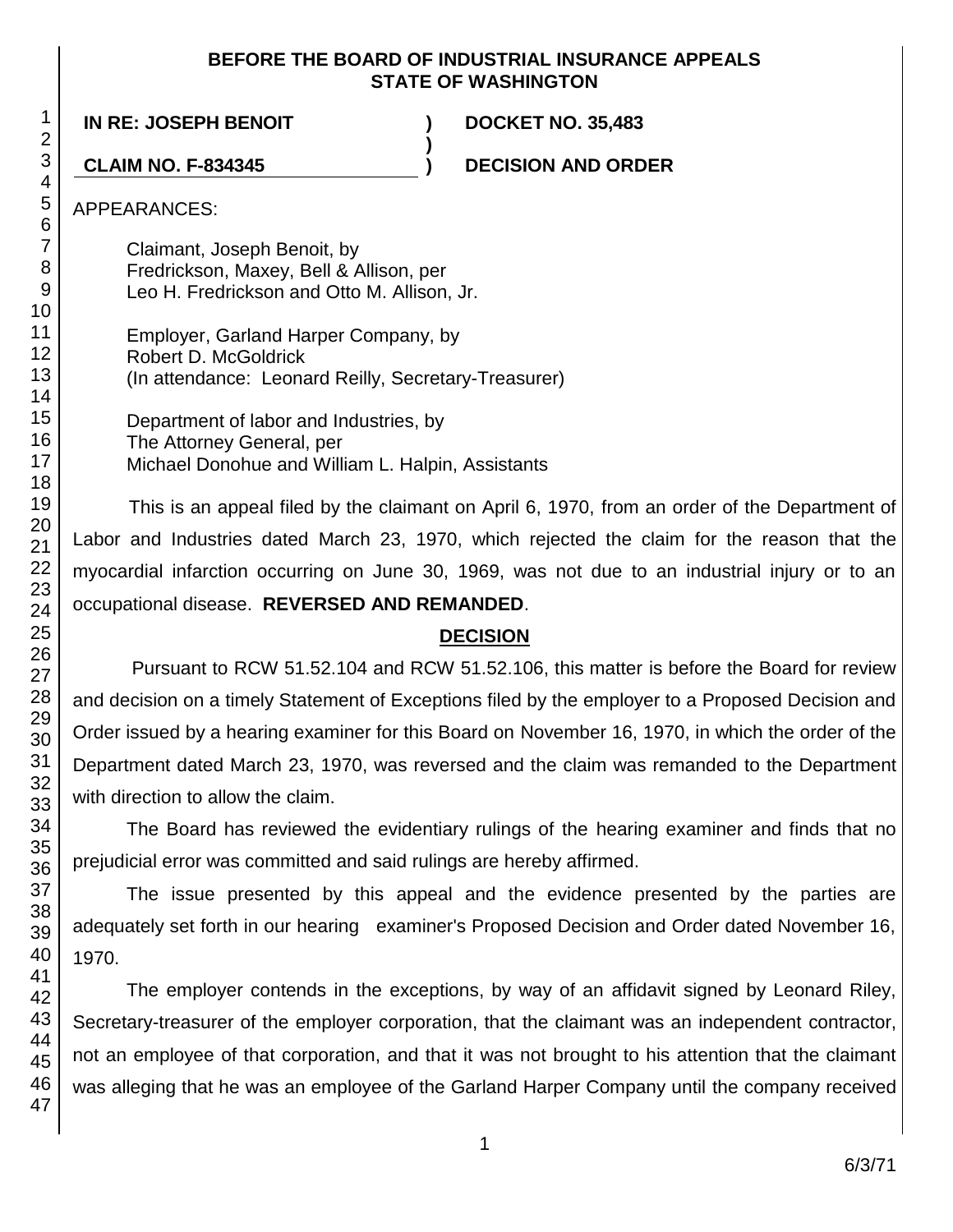a copy of the Proposed Decision and Order. He then alleged that he was not familiar with the appellate proceedings before the Board.

The record discloses that on May 4, 1970, the employer was sent a copy of the Board's Order Granting Appeal and Directing Presentation of Evidence dated May 1, 1970, and a copy of the claimant's notice of appeal pursuant to RCW 51.52.060, and that on May 12, 1970, the employer was sent Notice of Conference at its place of business in Spokane, Washington, in connection with a conference to be held on May 26, 1970. Notices of a hearing to be held on June 22, 1970, and a further continued hearing to be held on August 19, 1970, were also sent to the employer. Neither the employer nor anyone on its behalf appeared at the aforementioned conference and hearing in spite of the admonition in the Notice of Hearing stating:

> "You are advised that Section 51.52.102, Revised Code of Washington, provides that in the event of failure of any party to present all his evidence with respect to the issues raised in the notice of appeal at the above time and place, the Board may determine the issues upon such evidence as may be presented to it at said hearing,....

"The parties to the above-numbered appeal are as follows:

Joseph Benoit, workman; Garland Harper Company, employer; The Department of Labor and Industries."

In response to the employer's exceptions filed on December 14, 1970, the Board on February 25, 1971, issued its order setting the matter for a special hearing on March 18, 1971, in Spokane, Washington, to receive evidence as to when the employer herein first learned that the claimant was alleging that he suffered an industrial injury on June 30, 1969, while in the course of his employment with Garland Harper Company, and whether or not the employer had proper notice of the conference and hearing proceedings in this case.

At the special hearing on March 18, 1971, the employer appeared with an attorney, and the testimony of Mr. Leonard Riley, the company's secretary-treasurer, was taken.

After a careful examination of the testimony presented by the employer at the special hearing on March 18, 1971, it is the opinion of the Board that the employer did receive the earlier communications sent by the Board in May, June, and August, 1970, and it therefore was aware that the claimant was contesting the Department's order rejecting his claim. This awareness occurred prior to the June 22, 1970 hearing before the Board, and the employer had adequate time to prepare its case and present evidence to the Board if it so desired during the hearing process. By

1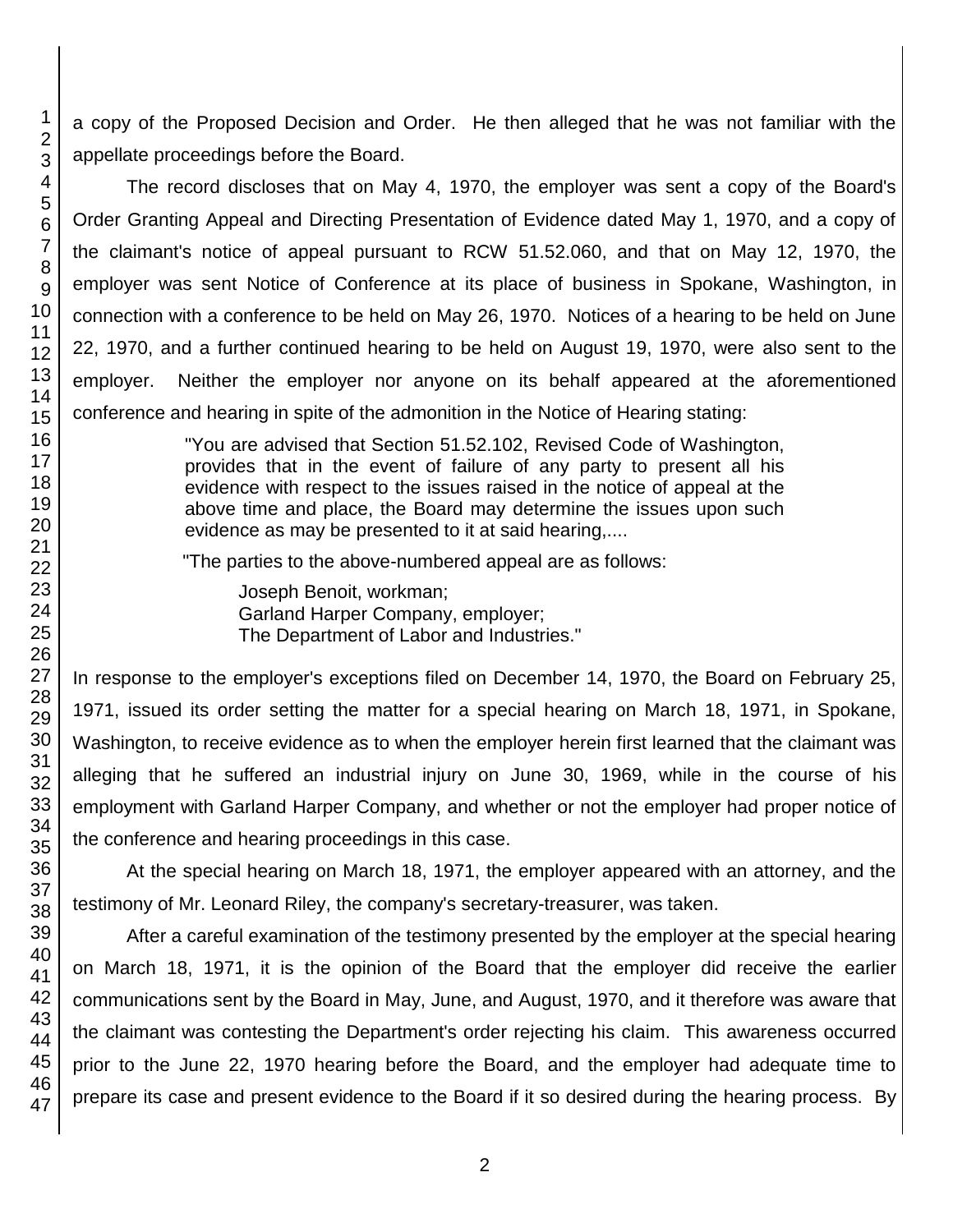failing to appear at the conference and hearings scheduled in this case, the employer waived its right to present the evidence it now wants considered on the question of independent contractor status of the claimant.

Although we will not reopen the record to receive evidence on the claimant's employment status, we think it proper to remind employer's counsel that coverage of the Workmen's Compensation Act extends to independent contractors whose personal labors are required. RCW 51.08.180; Norman v. Department of Labor and Industries, 10 Wn. 2d 180 (1941).

After consideration of the Proposed Decision and Order and the Statement of Exceptions filed thereto, and a careful review of the entire record before us, we are persuaded that the employer cannot now raise the question of employment status and the Proposed Decision and Order is supported by the preponderance of the evidence and is correct at a matter of law.

The hearing examiner's proposed findings, conclusions and order are hereby adopted as this Board's findings, conclusions and order and are incorporated herein by this reference, and the Board makes an additional finding as follows:

6. That the Garland Harper Company received a copy of the claimant's notice of appeal and this Board's Order Granting Appeal and directing Presentation of Evidence in May, 1970, and proper statutory notice of the May 26, 1970 conference and the June 22, 1970 and August 19, 1970 hearing held before Hearing Examiner Thomas P. Graham in this appeal, and said company was aware that the claimant by his notice of appeal was contesting the rejection of his claim and was alleging that he had suffered an injury while in the course of his employment with said company. That said company did not appear or participate in any manner at the May 26, 1970 conference or the June 22, 1970 and August 19, 1970 hearing held before this Board, although the notice of hearing included the following admonition:

"You are advised that Section 51.52.102, Revised Code of Washington, provides that in the event of failure of any party to present all his evidence with respect to the issues raised in the notice of appeal at the above time and place, the Board may determine the issues upon such evidence as may be presented to it at said hearing,....

"The parties to the above-numbered appeal are as follows:

Joseph Benoit, workman; Garland Harper Company, employer; The Department of Labor and Industries."

and an additional conclusion as follows: